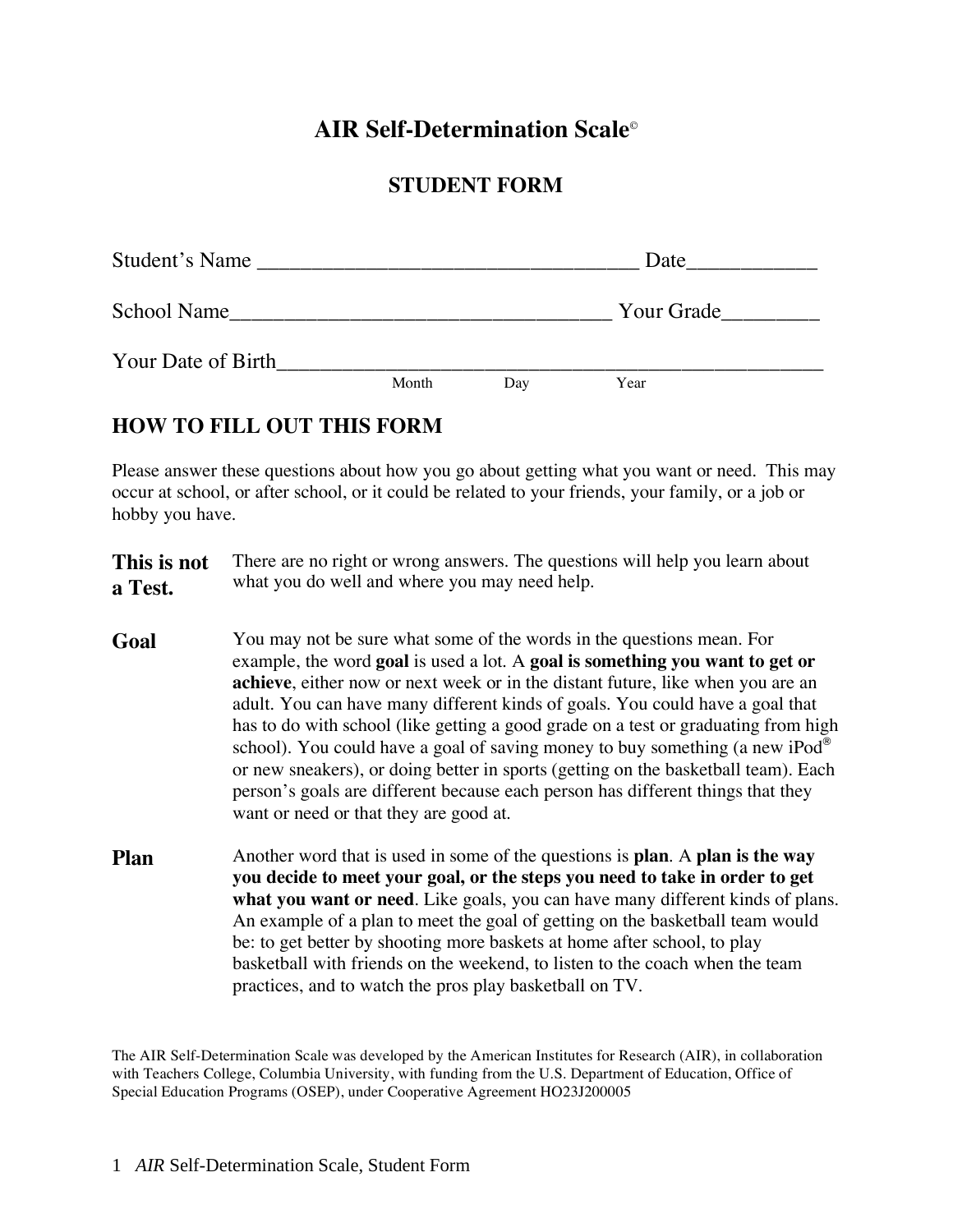#### **HOW TO MARK YOUR ANSWERS**

#### **EXAMPLE QUESTION:**

I check for errors after completing a project.

#### **EXAMPLE ANSWER:**

Circle the number of the answer which tells what you are most like: (Circle **ONLY ONE** number).

- **1 Never…………………………**student **never** checks for errors.
- **2 Almost Never………………**student **almost never** checks for errors.
- **3 Sometimes………………….**student **sometimes** checks for errors.
- **4 Almost Always……………..**student **almost always** checks for errors.
- **5 Always…………………………**student **always** checks for errors.

#### **REMEMBER**

**There are NO right or wrong answers.**  This will not affect your grade. So please think about each question carefully before you circle your answer.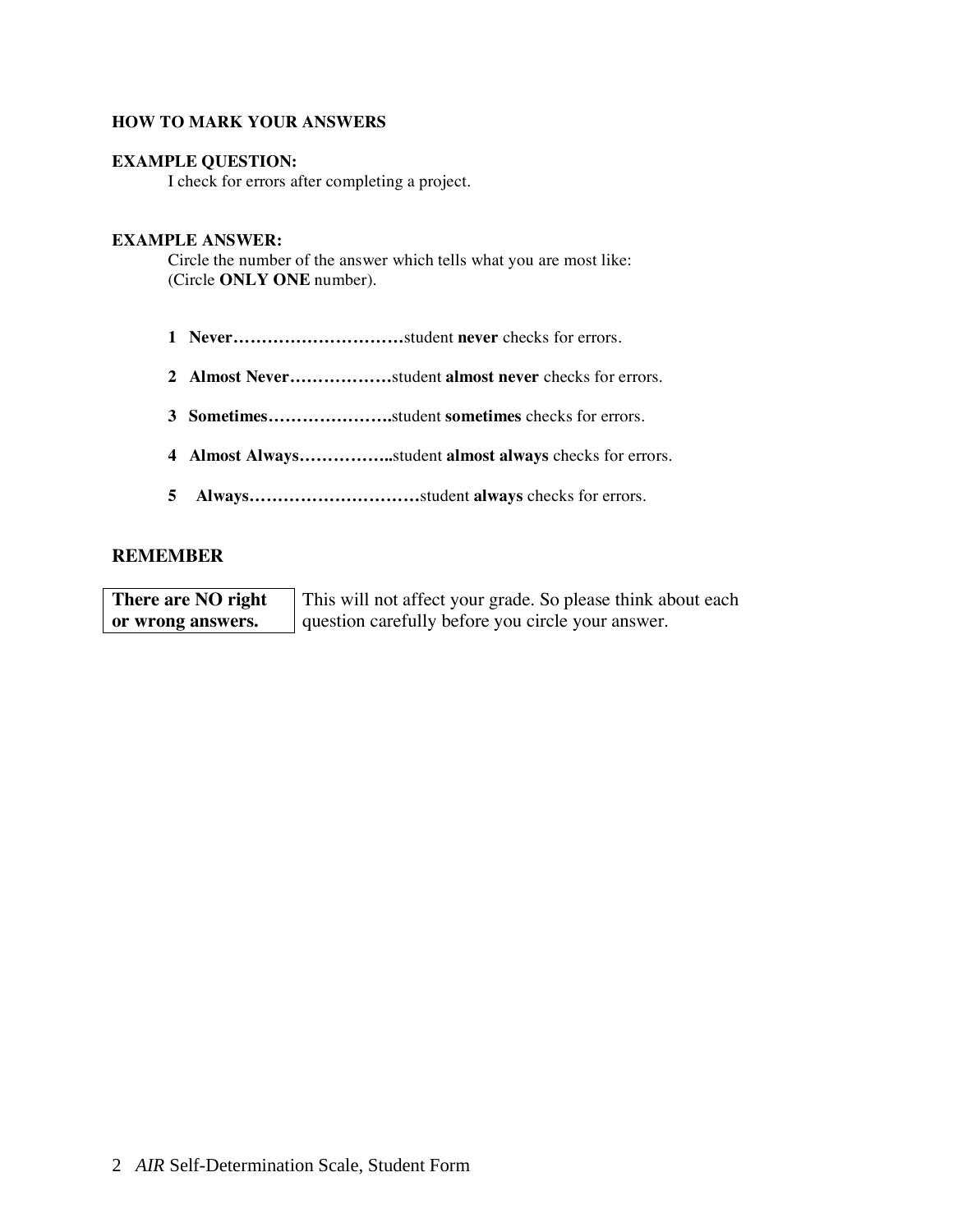# **THINGS I DO**

|                                      | Almost<br>Almost |                  |                                   |        |        |  |
|--------------------------------------|------------------|------------------|-----------------------------------|--------|--------|--|
|                                      |                  |                  |                                   |        |        |  |
| 1. I know what I need, what I like,  | Never            | Never            | Sometimes                         | Always | Always |  |
| and what I'm good at.                |                  |                  |                                   |        |        |  |
|                                      | $\mathbf{1}$     | $\overline{2}$   | 3                                 | 4      | 5      |  |
|                                      |                  |                  |                                   |        |        |  |
|                                      |                  |                  |                                   |        |        |  |
|                                      |                  | Almost           |                                   | Almost |        |  |
|                                      | Never            | Never            | Sometimes                         | Always | Always |  |
| 2. I set goals to get what I want or |                  |                  |                                   |        |        |  |
| need. I think about what I am        |                  |                  |                                   |        |        |  |
| good at when I do this.              | $\mathbf{1}$     | $\overline{2}$   | 3                                 | 4      | 5      |  |
|                                      |                  |                  |                                   |        |        |  |
|                                      |                  |                  |                                   |        |        |  |
|                                      |                  |                  | Things I Do - Total Items $1 + 2$ |        |        |  |
|                                      |                  | Almost           |                                   | Almost |        |  |
| 3. I figure out how to meet my       | Never            | Never            | Sometimes                         | Always | Always |  |
| goals. I make plans and decide       |                  |                  |                                   |        |        |  |
| what I should do.                    |                  |                  |                                   |        |        |  |
|                                      | $\mathbf{1}$     | $\boldsymbol{2}$ | 3                                 | 4      | 5      |  |
|                                      |                  |                  |                                   |        |        |  |
|                                      |                  |                  |                                   |        |        |  |
|                                      |                  | Almost           |                                   | Almost |        |  |
| 4. I begin working on my plans to    | Never            | Never            | Sometimes                         | Always | Always |  |
| meet my goals as soon as             |                  |                  |                                   |        |        |  |
| possible.                            |                  |                  |                                   |        |        |  |
|                                      | $\mathbf{1}$     | $\overline{2}$   | 3                                 | 4      | 5      |  |
|                                      |                  |                  |                                   |        |        |  |
|                                      |                  |                  |                                   |        |        |  |
|                                      |                  |                  | Things I Do – Total Items $3 + 4$ |        |        |  |
|                                      |                  | Almost           |                                   | Almost |        |  |
| 5. I check how I'm doing when I'm    | Never            | Never            | Sometimes                         | Always | Always |  |
| working on my plan. If I need        |                  |                  |                                   |        |        |  |
| to, I ask others what they think     |                  |                  |                                   | 4      |        |  |
| of how I'm doing.                    | 1                | 2                | 3                                 |        | 5      |  |
|                                      |                  |                  |                                   |        |        |  |
|                                      |                  | Almost           |                                   | Almost |        |  |
| 6. If my plan doesn't work, I try    | Never            | Never            | Sometimes                         | Always | Always |  |
|                                      |                  |                  |                                   |        |        |  |
| another one to meet my goals.        |                  |                  |                                   |        |        |  |
|                                      | $\mathbf{1}$     | $\boldsymbol{2}$ | 3                                 | 4      | 5      |  |
|                                      |                  |                  |                                   |        |        |  |
|                                      |                  |                  |                                   |        |        |  |
|                                      |                  |                  | Things I Do - Total Items $5 + 6$ |        |        |  |
|                                      |                  |                  |                                   |        |        |  |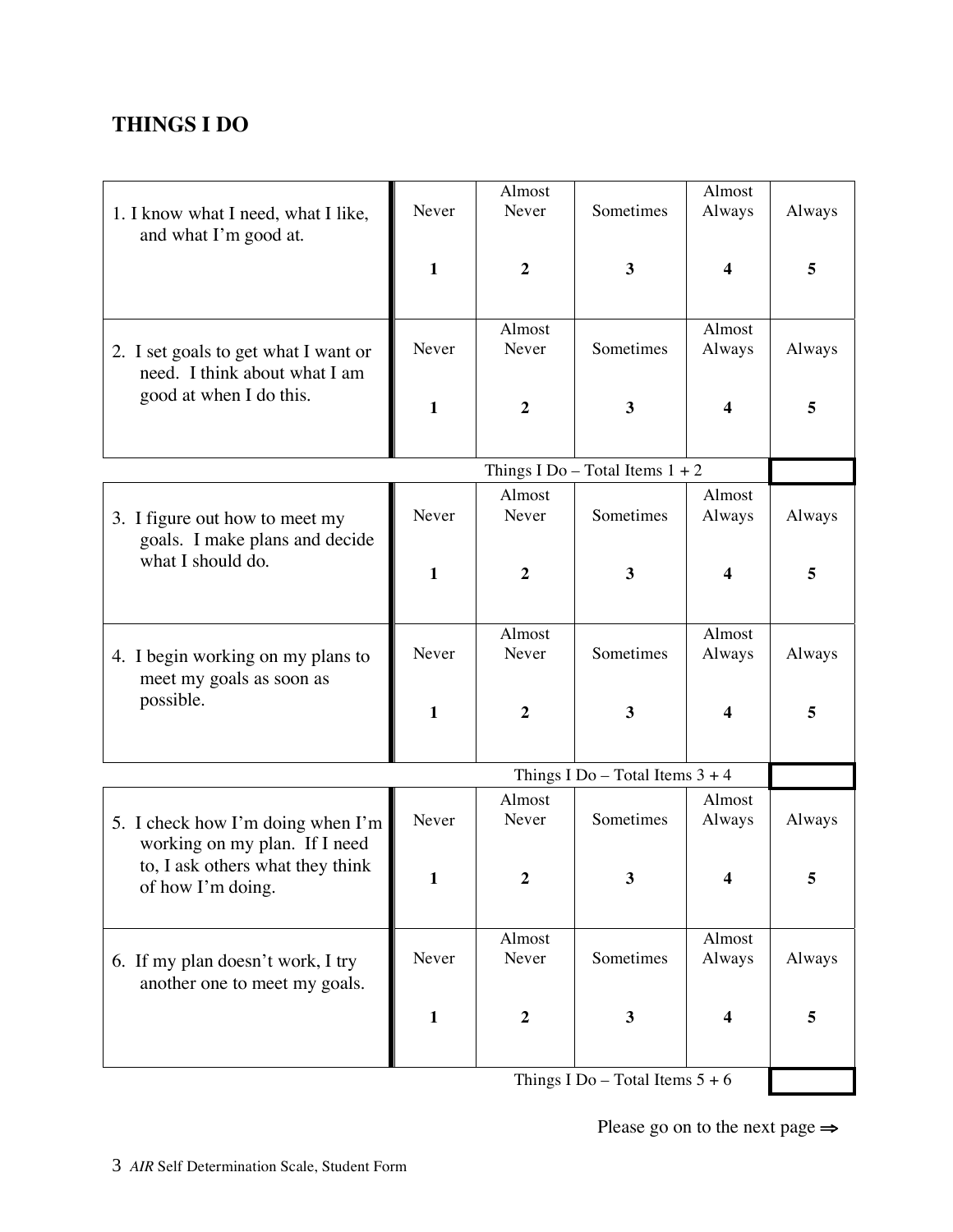### **HOW I FEEL**

| 1. I feel good about what I like,                                      | Never        | Almost<br>Never  | Sometimes                        | Almost<br>Always        | Always |  |
|------------------------------------------------------------------------|--------------|------------------|----------------------------------|-------------------------|--------|--|
| what I want, and what I need to<br>do.                                 | $\mathbf{1}$ | $\boldsymbol{2}$ | 3                                | 4                       | 5      |  |
|                                                                        |              |                  |                                  |                         |        |  |
| 2. I believe that I can set goals to<br>get what I want.               | Never        | Almost<br>Never  | Sometimes                        | Almost<br>Always        | Always |  |
|                                                                        | $\mathbf{1}$ | $\boldsymbol{2}$ | 3                                | 4                       | 5      |  |
| How I Feel – Total Items $1 + 2$                                       |              |                  |                                  |                         |        |  |
| 3. I like to make plans to meet my<br>goals.                           | Never        | Almost<br>Never  | Sometimes                        | Almost<br>Always        | Always |  |
|                                                                        | $\mathbf{1}$ | $\boldsymbol{2}$ | 3                                | 4                       | 5      |  |
| 4. I like to begin working on my<br>plans right away.                  | Never        | Almost<br>Never  | Sometimes                        | Almost<br>Always        | Always |  |
|                                                                        | $\mathbf{1}$ | $\boldsymbol{2}$ | 3                                | 4                       | 5      |  |
| How I Feel – Total Items $3 + 4$                                       |              |                  |                                  |                         |        |  |
| 5. I like to check on how well I'm<br>doing in meeting my goals.       | Never        | Almost<br>Never  | Sometimes                        | Almost<br>Always        | Always |  |
|                                                                        | $\mathbf{1}$ |                  | 3.                               |                         | 5      |  |
| 6. I am willing to try another way<br>if it helps me to meet my goals. | Never        | Almost<br>Never  | Sometimes                        | Almost<br>Always        | Always |  |
|                                                                        | $\mathbf{1}$ | $\boldsymbol{2}$ | $\mathbf{3}$                     | $\overline{\mathbf{4}}$ | 5      |  |
|                                                                        |              |                  | How I Feel – Total Items $5 + 6$ |                         |        |  |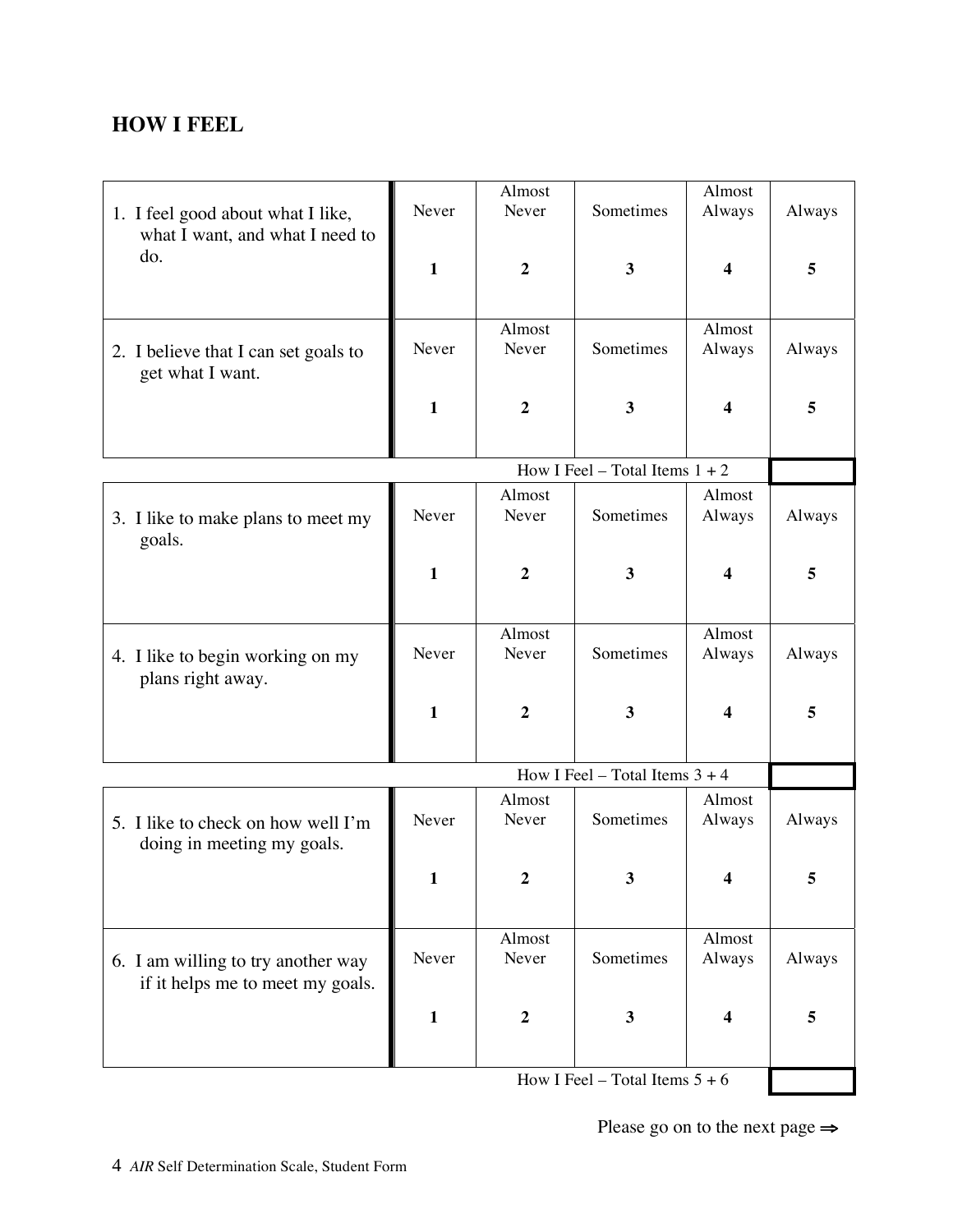# **WHAT HAPPENS AT SCHOOL**

| 1. People at school listen to me when I talk<br>about what I want, what I need, or what                                                         | Never        | Almost<br>Never  | Sometimes                                    | Almost<br>Always       | Always |
|-------------------------------------------------------------------------------------------------------------------------------------------------|--------------|------------------|----------------------------------------------|------------------------|--------|
| I'm good at.                                                                                                                                    | 1            | 2                | 3                                            | 4                      | 5      |
| 2. People at school let me know that I can set<br>my own goals to get what I want or need.                                                      | Never        | Almost<br>Never  | Sometimes                                    | Almost<br>Always       | Always |
|                                                                                                                                                 | $\mathbf{1}$ | $\boldsymbol{2}$ | $\mathbf{3}$                                 | 4                      | 5      |
|                                                                                                                                                 |              |                  | What Happens at School - Total Items $1 + 2$ |                        |        |
| 3. At school, I have learned how to make<br>plans to meet my goals and to feel good<br>about them.                                              | Never        | Almost<br>Never  | Sometimes                                    | Almost<br>Always       | Always |
|                                                                                                                                                 | 1            | $\mathbf{2}$     | $\mathbf{3}$                                 | 4                      | 5      |
| 4. People at school encourage me to start<br>working on my plans right away.                                                                    | Never        | Almost<br>Never  | Sometimes                                    | Almost<br>Always       | Always |
|                                                                                                                                                 | $\mathbf{1}$ | $\boldsymbol{2}$ | $\mathbf{3}$                                 | 4                      | 5      |
|                                                                                                                                                 |              |                  | What Happens at School - Total Items $3 + 4$ |                        |        |
| 5. I have someone at school who can tell me if<br>I am meeting my goals.                                                                        | Never        | Almost<br>Never  | Sometimes                                    | Almost<br>Always       | Always |
|                                                                                                                                                 | 1            | າ                | 3                                            | $\boldsymbol{\Lambda}$ |        |
| 6. People at school understand when I have to<br>change my plan to meet my goals. They<br>offer advice and encourage me when I'm<br>doing this. | Never        | Almost<br>Never  | Sometimes                                    | Almost<br>Always       | Always |
|                                                                                                                                                 | 1            | $\boldsymbol{2}$ | 3                                            | 4                      | 5      |

What Happens at School – Total Items 5 + 6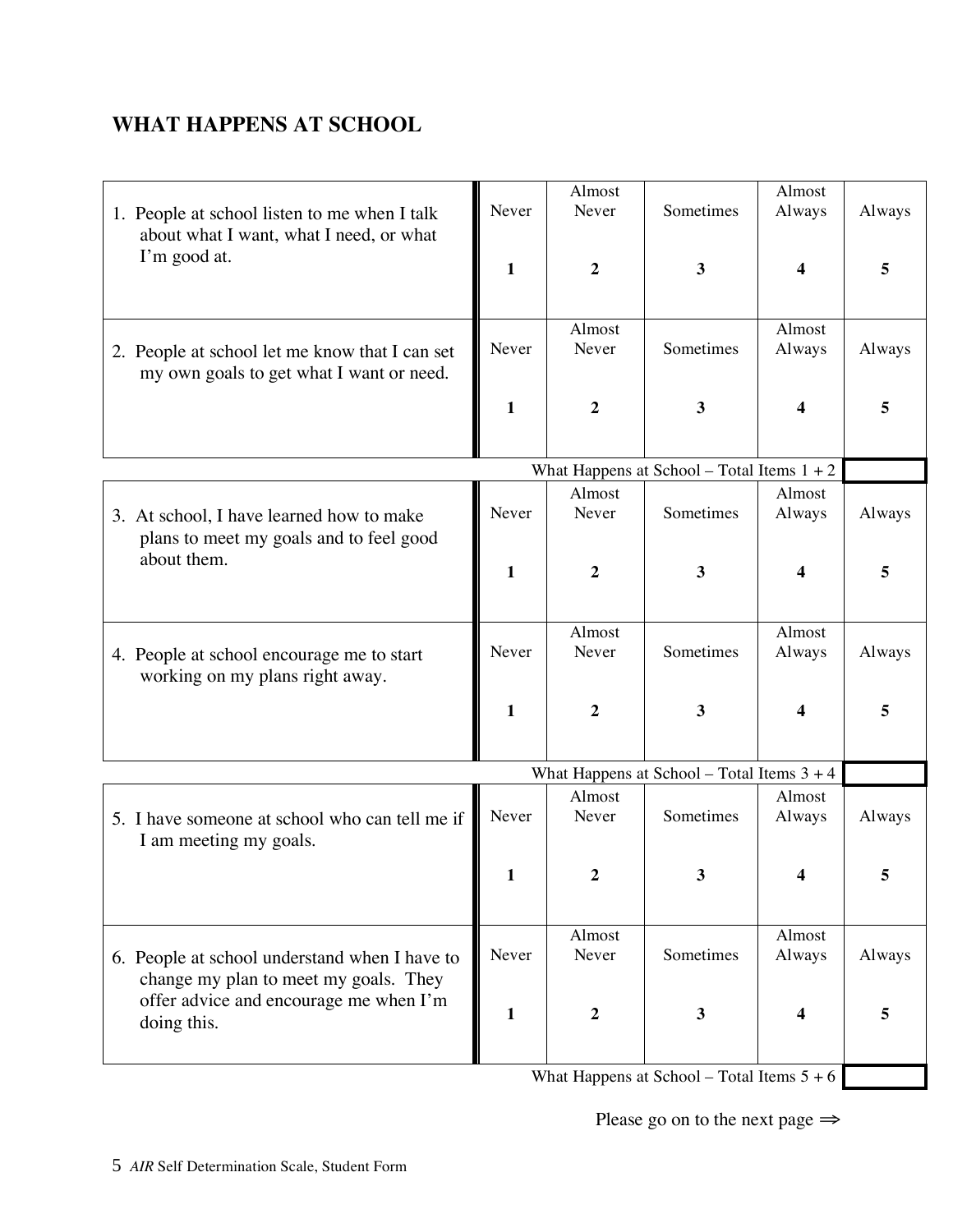# **WHAT HAPPENS AT HOME**

|                                                                                       |                                            | Almost           |              | Almost                 |        |
|---------------------------------------------------------------------------------------|--------------------------------------------|------------------|--------------|------------------------|--------|
| 1. People at home listen to me when I talk<br>about what I want, what I need, or what | Never                                      | Never            | Sometimes    | Always                 | Always |
| I'm good at.                                                                          | $\mathbf{1}$                               | $\overline{2}$   | $\mathbf{3}$ | 4                      | 5      |
|                                                                                       |                                            |                  |              |                        |        |
|                                                                                       |                                            | Almost           |              | Almost                 |        |
| 2. People at home let me know that I can set                                          | Never                                      | Never            | Sometimes    | Always                 | Always |
| my own goals to get what I want or need.                                              |                                            |                  |              |                        |        |
|                                                                                       | $\mathbf{1}$                               | $\boldsymbol{2}$ | $\mathbf{3}$ | 4                      | 5      |
|                                                                                       |                                            |                  |              |                        |        |
| What Happens at Home - Total Items $1 + 2$                                            |                                            |                  |              |                        |        |
|                                                                                       |                                            | Almost           |              | Almost                 |        |
| 3. At home, I have learned how to make plans                                          | Never                                      | Never            | Sometimes    | Always                 | Always |
| to meet my goals and to feel good about                                               |                                            |                  |              |                        |        |
| them.                                                                                 | 1                                          | $\boldsymbol{2}$ | $\mathbf{3}$ | 4                      | 5      |
|                                                                                       |                                            |                  |              |                        |        |
|                                                                                       |                                            | Almost           |              | Almost                 |        |
| 4. People at home encourage me to start                                               | Never                                      | Never            | Sometimes    | Always                 | Always |
| working on my plans right away.                                                       |                                            |                  |              |                        |        |
|                                                                                       | $\mathbf{1}$                               | $\overline{2}$   | 3            | 4                      | 5      |
|                                                                                       |                                            |                  |              |                        |        |
|                                                                                       | What Happens at Home - Total Items $3 + 4$ |                  |              |                        |        |
|                                                                                       |                                            | Almost           |              | Almost                 |        |
| 5. I have someone at home who can tell me if I                                        | Never                                      | Never            | Sometimes    | Always                 | Always |
| am meeting my goals.                                                                  |                                            |                  |              |                        |        |
|                                                                                       | 1                                          |                  |              | $\boldsymbol{\Lambda}$ |        |
|                                                                                       |                                            |                  |              |                        |        |
|                                                                                       |                                            | Almost           |              | Almost                 |        |
| 6. People at home understand when I have to                                           | Never                                      | Never            | Sometimes    | Always                 | Always |
| change my plan to meet my goals. They                                                 |                                            |                  |              |                        |        |
| offer advice and encourage me when I'm                                                | 1                                          | 2                | 3            | 4                      | 5      |
| doing this.                                                                           |                                            |                  |              |                        |        |
|                                                                                       |                                            |                  |              |                        |        |

What Happens at Home – Total Items  $5 + 6$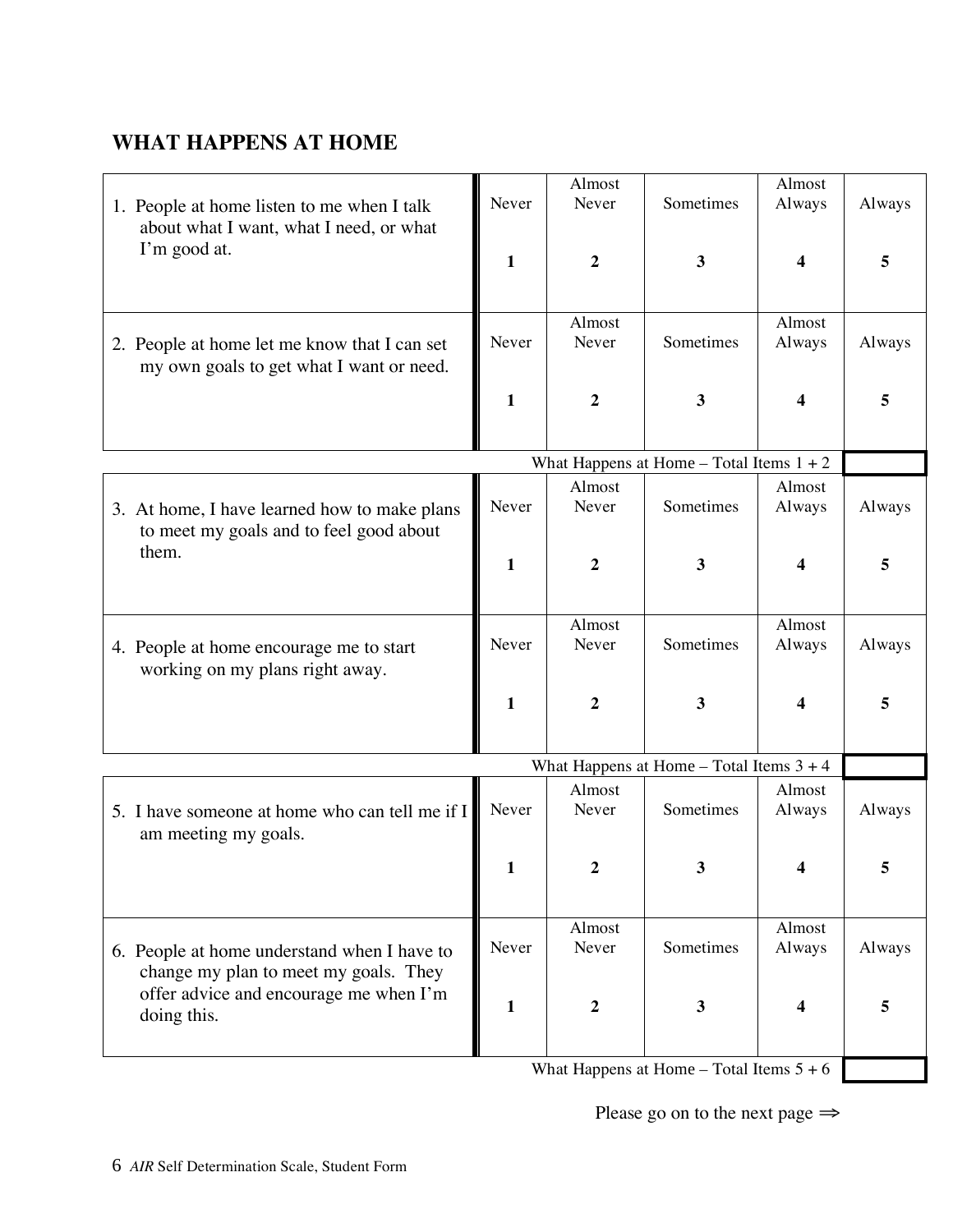# PLEASE WRITE YOUR ANWERS TO THE FOLLOWING QUESTIONS...

Give an example of a goal you are working on.

What are you doing to reach this goal?

How well are you doing in reaching this goal?

#### **THANK YOU!**